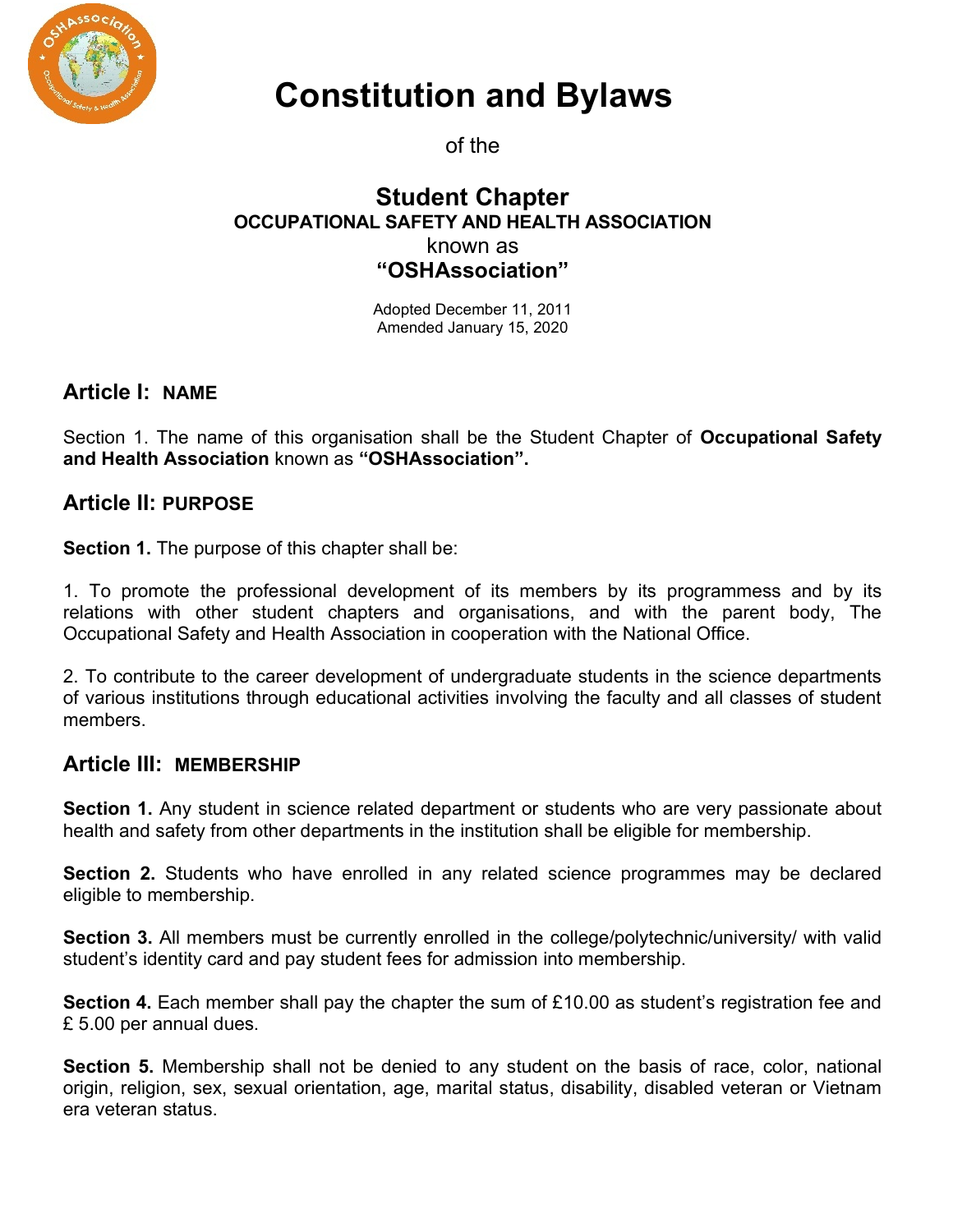#### Article IV: OFFICERS

Section 1. The executive officers of the chapter shall be the Chapter President, Vice President, Secretary, Public Relation Officer, Welfare Officer and Treasurer.

Section 2. The duties of the executive officers shall be as follows:

1. The Chapter President shall preside over all meetings. The President shall be responsible for guiding the direction of the organisation and encouraging the generation of ideas for meetings and activities in the chapter. In the event of the President's resignation, the Vice President shall succeed to the presidency and appoint a replacement for the vacated office.

2. The Vice President shall preside at meetings in the absence of the President. The Vice President shall plan all meetings, provide speakers, prepare agendas for all activities, and organise trips to national and international conferences or activities. In a case if the president resigned, the vice president takes over the chapter as the president and appoints a replacement for the vacated office, with the support of the Chapter Leader.

3. The Secretary shall keep a record of all meetings and shall have the minutes typed up, sent to all officers, and posted for all chapter members within three (3) days. The Secretary shall preserve all papers relating to the chapter affairs, and prepare and submit all reports requested by the National Office, Student Involvement, the Chapter Leader, and the parent body (The Occupational Safety and Health Association). The Secretary shall keep a record of all student members who have paid dues.

4. The Public Relation shall keep the members of the chapter informed of upcoming events through the designing and placement of posters and flyers. Officer shall work closely with all the officers in the chapter and always ensure all members get the right information, updates and chapter activities in good time. The officer also makes sure the image of the Association is protected in the public domain, and always projects the image of the Association and encourages new students to join the chapter.

5. Welfare Officer plays a major role towards ensuring comfort, social unite and peace of all members in the chapter, through the engagement of caring, advising and counseling of chapter members when needed and necessary.

6. The Treasurer shall collect all dues and assessments promptly. The Treasurer shall keep adequate financial records and supply these to the officers or advisors upon request. The Treasurer shall be in charge of fundraising, also seek for support and donation towards executing the community projects of the chapter.

Section 3. First year students are not to hold executive positions in the chapter.

Section 4. The general officers of the chapter shall be Publications Editor, Business Manager, Outreach Coordinator, Industry Coordinator, Event Coordinator, and Class Representatives.

Section 5. The duties of these general officers shall be as follows: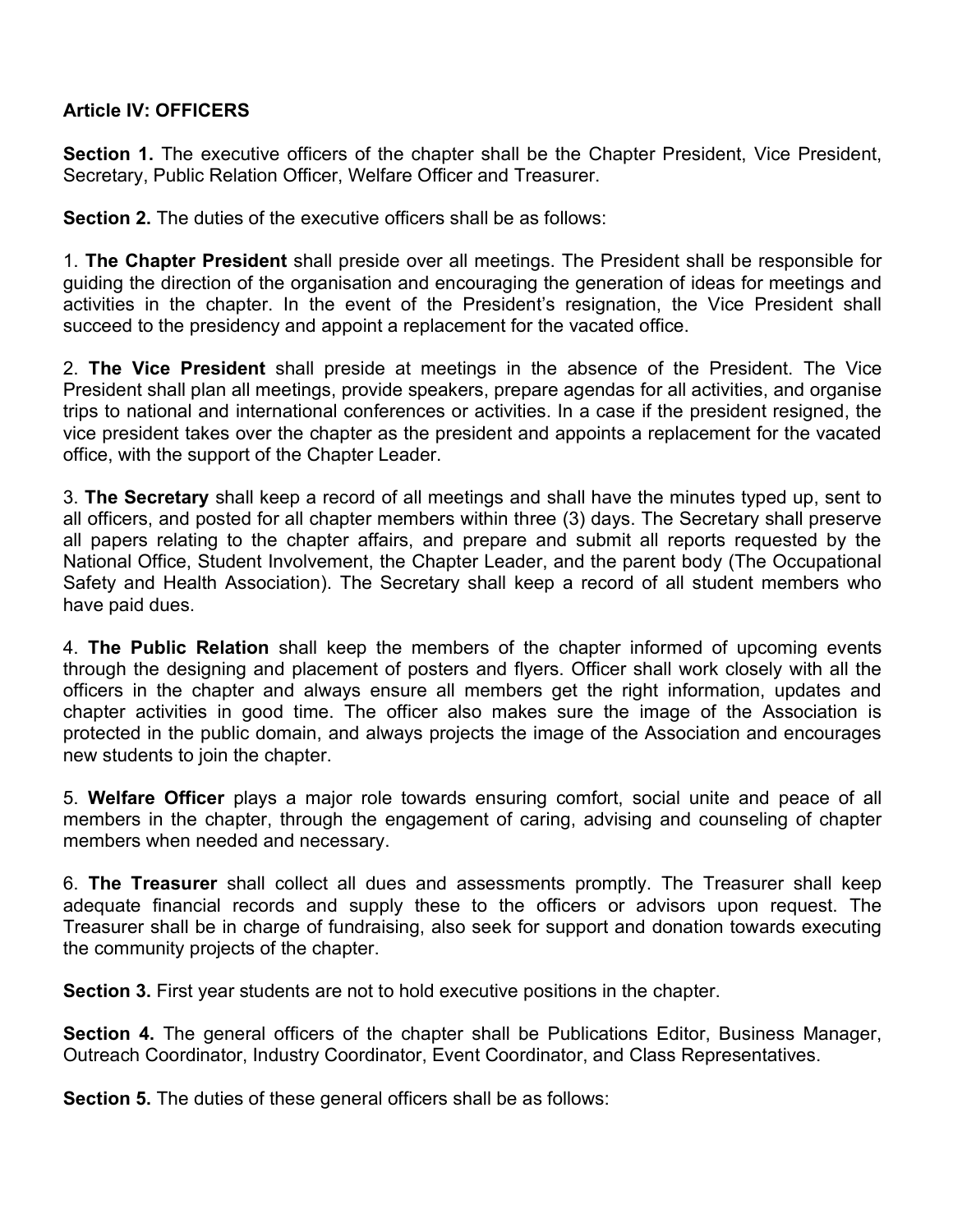1. The Publications Editor shall be responsible for publishing the student chapter newsletter on a quarterly basis yearly.

2. The Business Manager shall run the OSHAssociation student store. It is his/her responsibility to: purchase and sell branding items like, official lapel pin, magazines, OSHA T-Shits, etc and report revenues to other officers at meetings.

3. The Outreach Coordinator shall work with the Chapter Leader in planning and scheduling outreach activities and encouraging participation of new students in all activities by working closely with the chapter members and non members of the Association.

4. The Industry Coordinator shall contact major industries within the chapter and organise tours/excursion to for the chapter members to attend, building their skills, exposures and knowledge, also gaining networking opportunities in the industry of their choice.

5. The Event Coordinator shall organise all social events/activities for the chapter, invites guest speakers and presenters for the event. Organise chapter meetings and ensure the events are successful.

6. The Class Representatives shall be responsible for distributing any important announcements and membership promotion posters and flyers to their respective classes to keep the other members of the chapter and non members informed of upcoming events, opportunities, and training opportunities in the chapter.

Section 6. In the event of any vacancy of any of the above officers, a replacement shall be appointed by the President, with the support of other executive members.

Section 7. A provision for impeachment and removal from office shall be provided to be used against any officer guilty of academic deficiency or repeated absence from regular and/or Executive meetings. A petition with one third of the membership's signatures as well as justifiable cause must be presented at a regular meeting. The chapter Advisor has a major role to play to ensure peace of all the members by resolving any issue amicably.

#### Article V: MEETINGS

Section 1. Meetings will be held [Date and Time (i.e. once a week or every other Monday)] with the day to be determined at the beginning of each semester.

Section 2. General membership meetings shall be called by the President or acting President at any time deemed necessary.

Section 3. The Vice President shall preside at meetings in the absence of the President.

Section 4. Fifty percent of the total members of the chapter shall constitute quorum, and a majority vote of those present shall decide any question, with exception of those questions for which a greater proportion is specifically required in these bylaws.

Section 5. Within three (3) days after any special or regular meeting of the chapter, the Secretary shall make a report of the proceedings of the meeting, comprising a complete synopsis of all action taken, and shall transmit a copy thereof to the general membership, Chapter Leader, and all officers.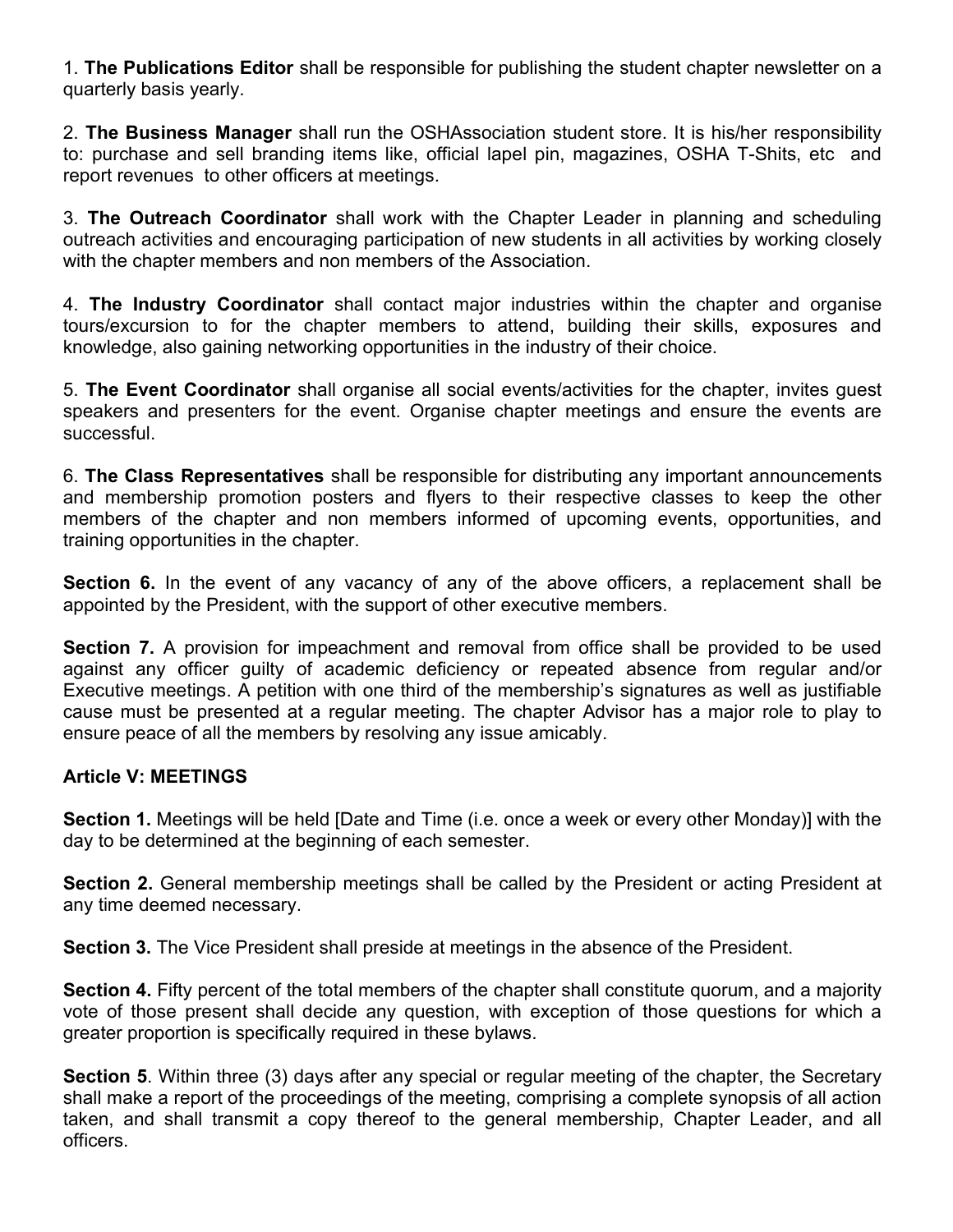#### Article VI: ELECTIONS

Section 1. Officers shall be elected at a meeting at the end of an academic year and shall serve for one year beginning at the commencement of the following academic year.

Section 2. Election of candidates shall be by electronic ballot.

Section 3. Each chapter member who has paid his or her annual dues is eligible to vote or hold any position in the chapter.

Section 4. Within two (2) days after any election, the Secretary shall make a report of the election results, including a complete synopsis of all action taken and shall transmit a directory of the executive officer and general officers to the general members in the Chapter.

**Section 5.** In cases where the Election was not done successful, the National Office through the Chapter Leader has power to appoint a capable Chapter President to lead the chapter, till the next election.

Section 6. Chapter officers cannot succeed themselves in the same office for a second term; however, an officer is eligible to serve in another position.

#### Article VII: VACANCIES IN OFFICE BETWEEN ELECTIONS

Section 1. In the event of a vacancy between elections the office of President, the chapter leader shall appoint a qualified member of the chapter.

Section 2. Whenever it shall appear to the President that any general or appointed officer, Vice President, Secretary, Welfare Officer, Public Relation Officer or Treasurer is failing to perform the duties of his/her office as stated Article IV, the President shall give such officer immediate removal and provide any facts and circumstances why the office should not be declared vacant; and appoint a duly qualified replacement to serve the duration of the term.

The President shall report such recommendations and all facts immediately to the chapter officers by mail or electronic means.

Section 3. Whenever it shall become apparent to the chapter officers and the Chapter Leader that the President is failing to perform his/her duties as stated in Article IV, it shall be the responsibility of the Vice President, with the approval of the Chapter Leader, to call a special meeting of the chapter officers to consider all facts and any reasons why the office shall not be declared vacant. In the event that the chapter officers shall find the alleged facts to be true, the chapter officers will request the resignation of the President. In the event that a resignation is not voluntarily offered, the chapter officers shall with the approval of the Chapter Leader, declare the office vacant and the vacancy shall be filled in accordance with the provisions as contained in these bylaws.